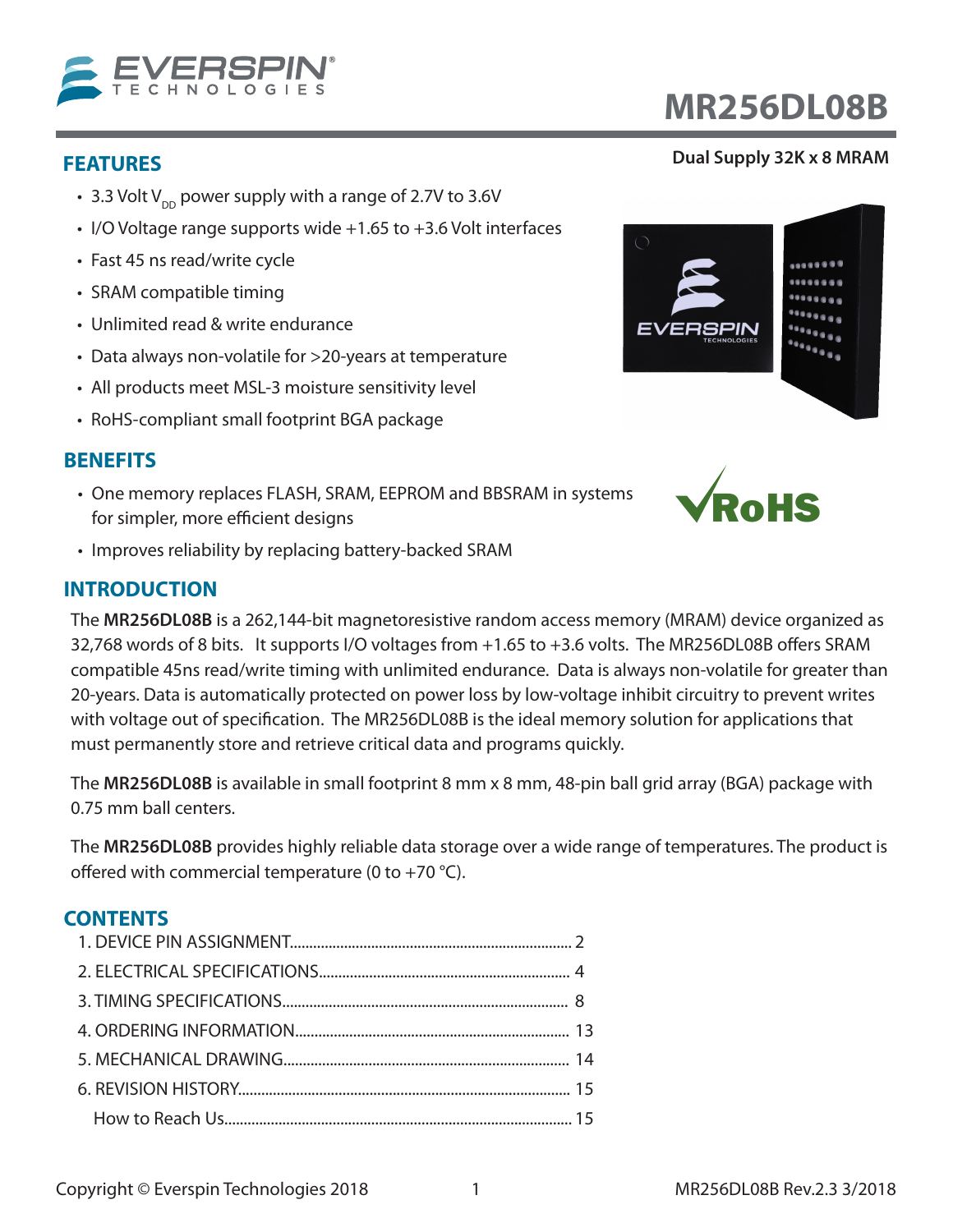## **1. DEVICE PIN ASSIGNMENT**



#### **Figure 1.1 Block Diagram**

| <b>Signal Name</b>        | <b>Function</b>                                                  |
|---------------------------|------------------------------------------------------------------|
| A                         | Address Input                                                    |
| $\overline{E}$            | Chip Enable                                                      |
| $\overline{\overline{W}}$ | <b>Write Enable</b>                                              |
| $\overline{G}$            | <b>Output Enable</b>                                             |
| <b>DQ</b>                 | Data I/O                                                         |
| $V_{DD}$                  | Power Supply                                                     |
| $'V_{DDQ}$                | I/O Power Supply                                                 |
| $V_{SS}$                  | Ground                                                           |
| DC                        | Do Not Connect                                                   |
| NC                        | No Connection, Ball D3, H1, H6, G2 Reserved for Future Expansion |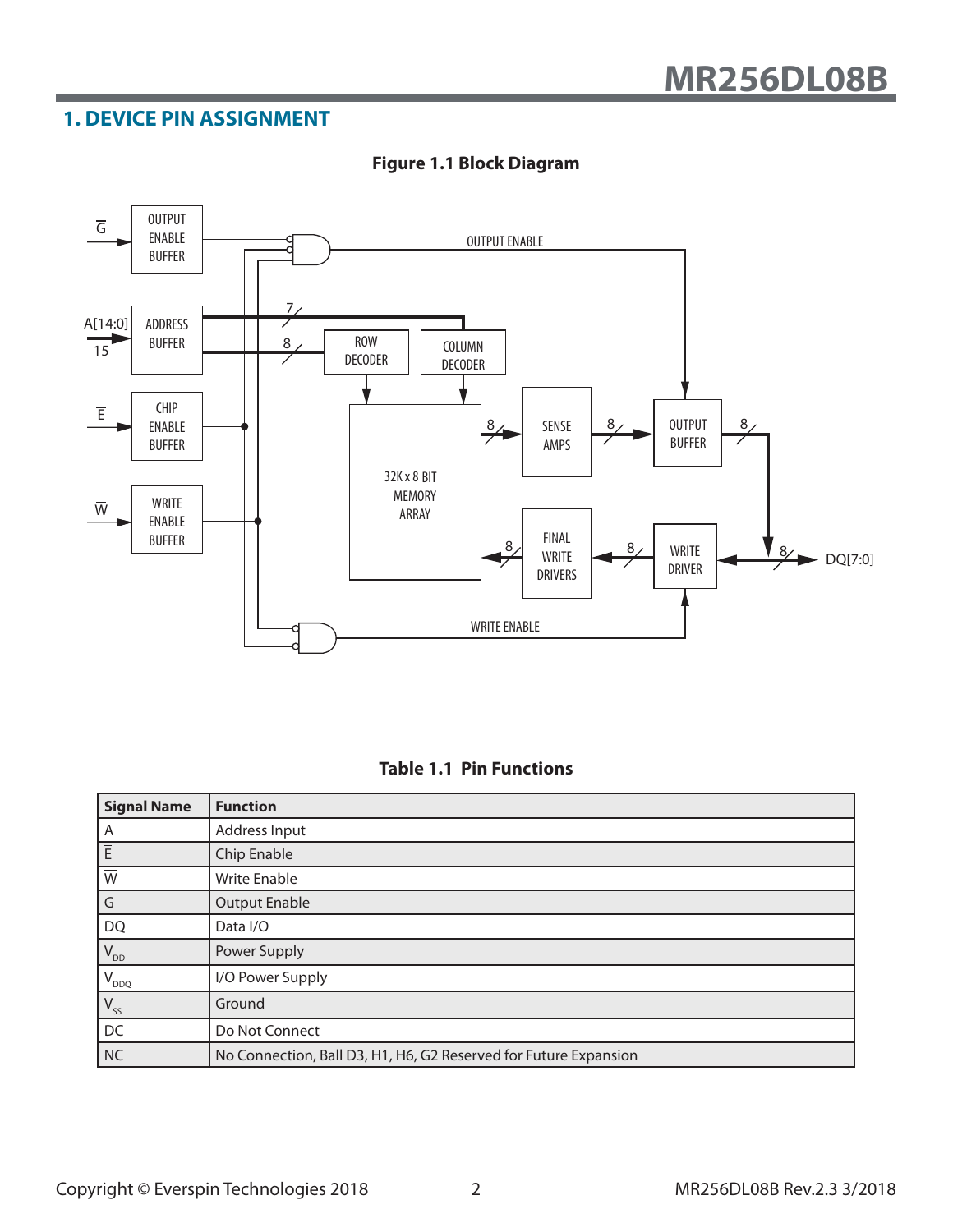

**Figure 1.2 Pin Diagrams for Available Packages (Top View)**

**48 Pin FBGA**

#### **Table 1.2 Operating Modes**

| ${\sf E}^1$ |           | W <sup>1</sup> | <b>Mode</b>       | V <sub>DD</sub> Current           | $DQ[7:0]^2$              |
|-------------|-----------|----------------|-------------------|-----------------------------------|--------------------------|
|             |           |                | Not selected      | $\frac{1}{5B1}$ , $\frac{1}{5B2}$ | $Hi-Z$                   |
|             |           |                | Output disabled   | 'DDR                              | $Hi-Z$                   |
|             |           |                | <b>Byte Read</b>  | 'DDR                              | $\nu_{\text{Out}}$       |
|             | $\lambda$ |                | <b>Byte Write</b> | 'DDW                              | $\mathbf{v}_{\text{in}}$ |

 $1 H = high, L = low, X = don't care$ 

 $2$  Hi-Z = high impedance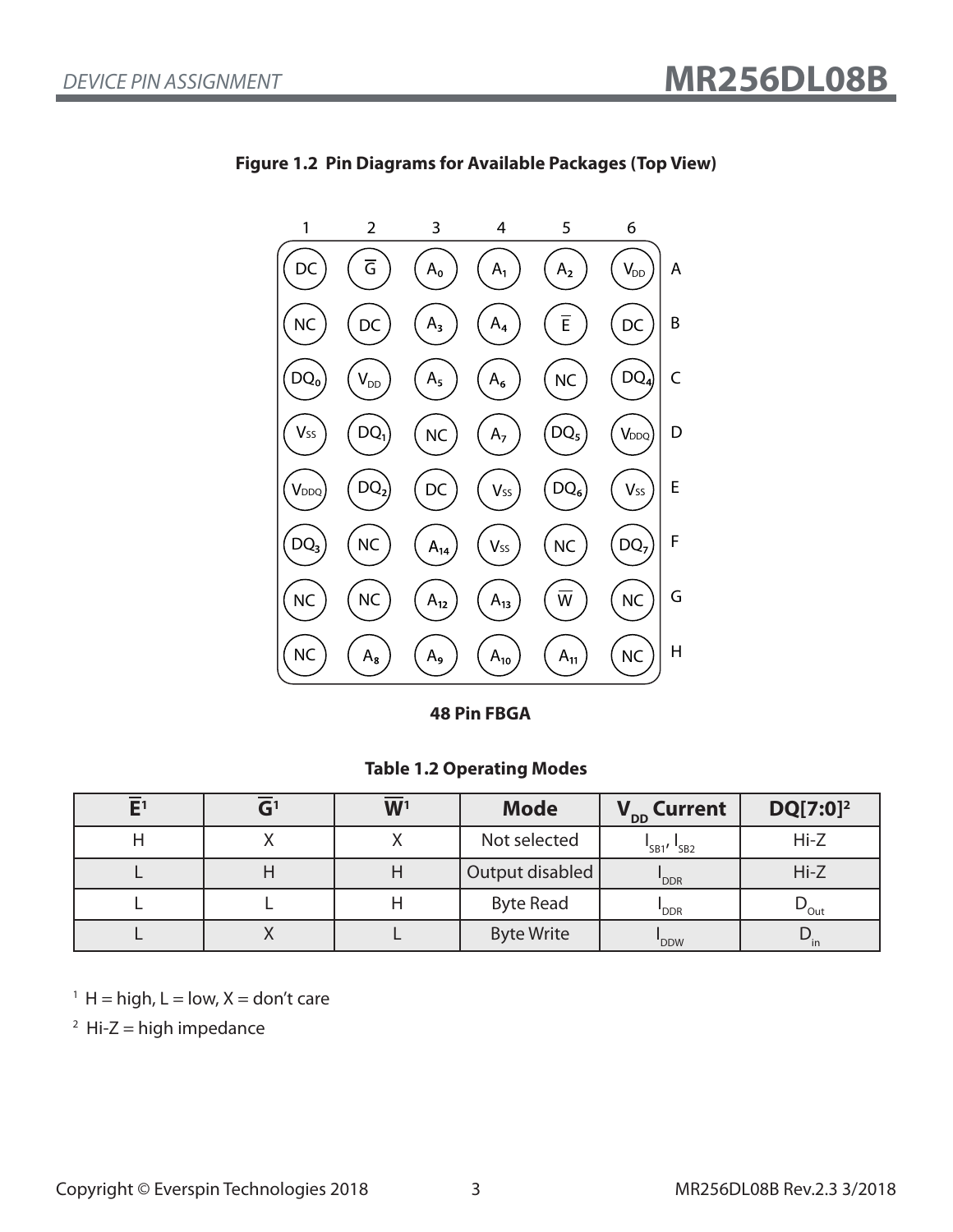### **2. ELECTRICAL SPECIFICATIONS**

#### **Absolute Maximum Ratings**

This device contains circuitry to protect the inputs against damage caused by high static voltages or electric fields; however, it is advised that normal precautions be taken to avoid application of any voltage greater than maximum rated voltages to these high-impedance (Hi-Z) circuits. The device also contains protection against external magnetic fields. Precautions should be taken to avoid application of any magnetic field more intense than the maximum field intensity specified in the maximum ratings.

| <b>Parameter</b>                              | <b>Symbol</b>                | <b>Value</b>        | <b>Unit</b>     |
|-----------------------------------------------|------------------------------|---------------------|-----------------|
| Core Supply voltage <sup>2</sup>              | $V_{\underline{DD}}$         | $-0.5$ to 4.0       | V               |
| I/O Power Supply voltage <sup>2</sup>         | $V_{DDQ}$                    | $-0.5$ to 4.0       | V               |
|                                               |                              | $-0.5$ to $+4.0$ or |                 |
| Voltage on any pin <sup>2</sup>               | $V_{\text{IN}}$              | $V_{DDQ}$ + 0.5     | V               |
|                                               |                              | whichever is less   |                 |
| Output current per pin                        | <b>OUT</b>                   | ±20                 | mA              |
| Package power dissipation <sup>3</sup>        | $P_{D}$                      | 0.600               | W               |
| Temperature under bias                        | $T_{\text{BLAS}}$            | $-10$ to 85         | $\rm ^{\circ}C$ |
| <b>Storage Temperature</b>                    | $T_{\underline{\text{stq}}}$ | $-55$ to 150        | $^{\circ}$ C    |
| Lead temperature during solder (3 minute max) | $T_{\text{lead}}$            | 260                 | $\rm ^{\circ}C$ |
| Maximum magnetic field during write           | н<br>max_write               | 2000                | A/m             |
| Maximum magnetic field during read or standby | Н<br>max read                | 8000                | A/m             |

#### **Table 2.1 Absolute Maximum Ratings1**

<sup>1</sup> Permanent device damage may occur if absolute maximum ratings are exceeded. Functional operation should be restricted to recommended operating conditions. Exposure to excessive voltages or magnetic fields could affect device reliability.

<sup>2</sup> All voltages are referenced to  $V_{ss}$ .

<sup>3</sup> Power dissipation capability depends on package characteristics and use environment.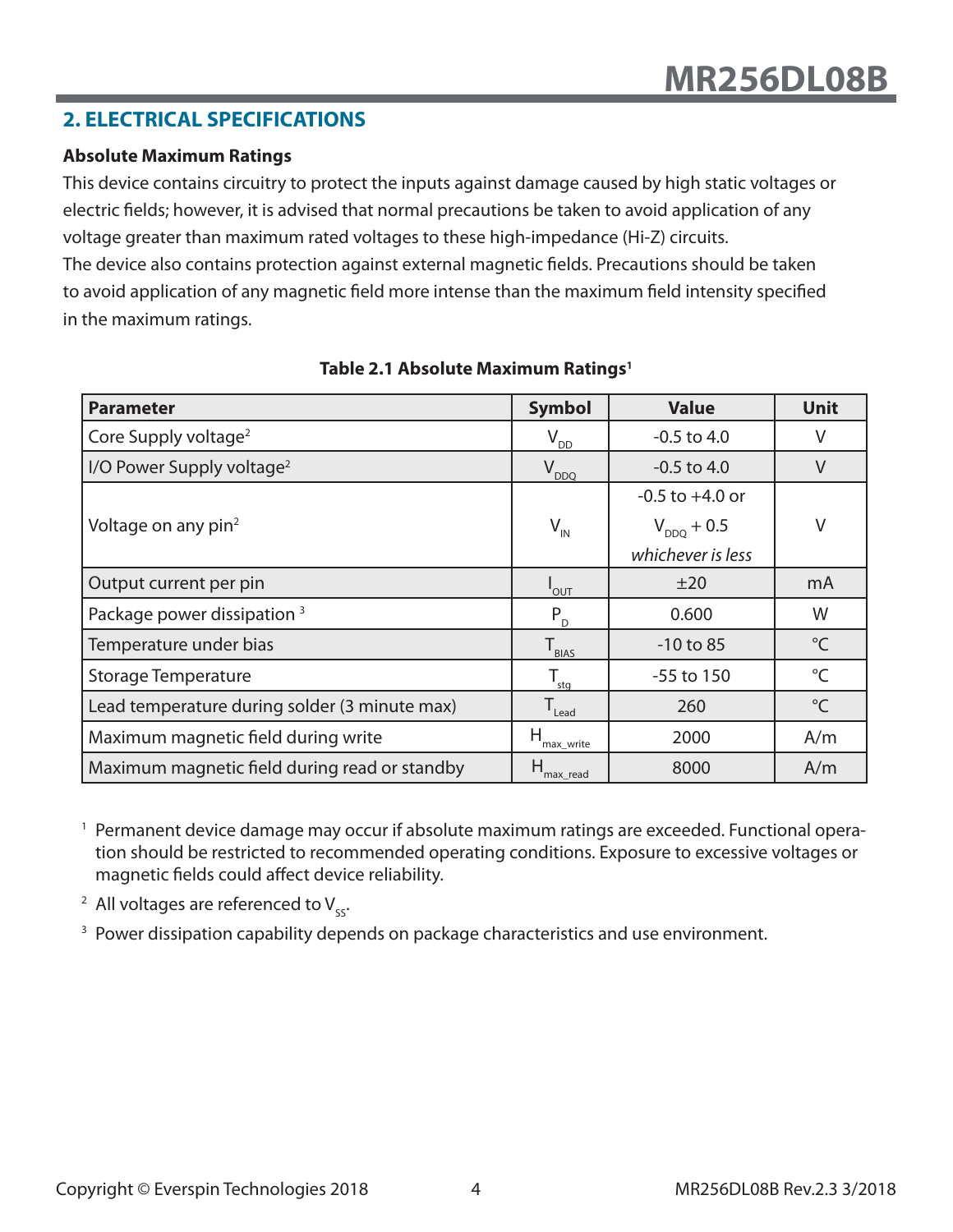| <b>Parameter</b>                               | <b>Symbol</b>                  | Min               | <b>Typical</b> | <b>Max</b>                   | <b>Unit</b> |
|------------------------------------------------|--------------------------------|-------------------|----------------|------------------------------|-------------|
| Core Power supply voltage                      | $V_{DD}$                       | 2.7 <sup>1</sup>  | 3.3            | 3.6                          | V           |
| I/O Power supply voltage                       | $V_{DDQ}$                      | 1.65 <sup>1</sup> |                | 3.6                          | $\vee$      |
| Write inhibit voltage $V_{DD}$                 | V <sub>WIDD</sub>              | 2.3               | 2.5            | 2.7 <sup>1</sup>             | $\vee$      |
| Write inhibit voltage $V_{DDQ}$                | V <sub>WIDDQ</sub>             | 1.2               | 1.4            | 1.65 <sup>1</sup>            | $\vee$      |
| Input high voltage $(V_{DDO} = 1.65 - 2.2V)$   | $V_{\scriptscriptstyle\rm IH}$ | 1.4               |                | $V_{DDQ}$ + 0.2 <sup>2</sup> | $\vee$      |
| Input high voltage $(V_{DDO} = 2.2 - 2.7V)$    | $V_{\rm IH}$                   | 1.8               |                | $V_{DDQ}$ + 0.2 <sup>2</sup> | $\vee$      |
| Input high voltage $(V_{\text{DDO}}=2.7-3.6V)$ | $V_{\rm IH}$                   | 2.2               |                | $V_{DDQ} + 0.2^2$            | $\vee$      |
| Input low voltage $(V_{DDO} = 1.65 - 2.2V)$    | $V_{\text{IL}}$                | $-0.23$           |                | 0.4                          | $\vee$      |
| Input low voltage $(V_{\text{DDO}}=2.2-2.7V)$  | $V_{IL}$                       | $-0.23$           |                | 0.6                          | $\vee$      |
| Input low voltage $(V_{\text{DDO}}=2.7-3.6V)$  | $V_{IL}$                       | $-0.23$           |                | 0.8                          | $\vee$      |
| <b>Access Time</b>                             | $T_{A}$                        | $\overline{0}$    |                | 70                           | $^{\circ}C$ |

**Table 2.2 Operating Conditions**

Notes:

- 1.  $V_{DDQ} \le V_{DD}$ . Write inhibit occurs when either  $V_{DD}$  or  $V_{DDQ}$  drops below its write inhibit voltage. There is a 2 ms startup time once  $V_{DD}$  exceeds  $V_{DD}$ (min). See Power Up and Power Down Sequencing.
- 2.  $V_{\text{H}}(\text{max}) = V_{\text{DDQ}} + 0.2 \text{ V DC}$ ;  $V_{\text{H}}(\text{max}) = V_{\text{DDQ}} + 0.5 \text{ V AC}$  (pulse width  $\leq 20 \text{ ns}$ ) for  $I \leq 20.0 \text{ mA}$ .
- 3. V<sub>II</sub>(min) = -0.2 V DC ; V<sub>II</sub>(min) = -2.0 V AC (pulse width ≤ 20 ns) for I ≤ 20.0 mA.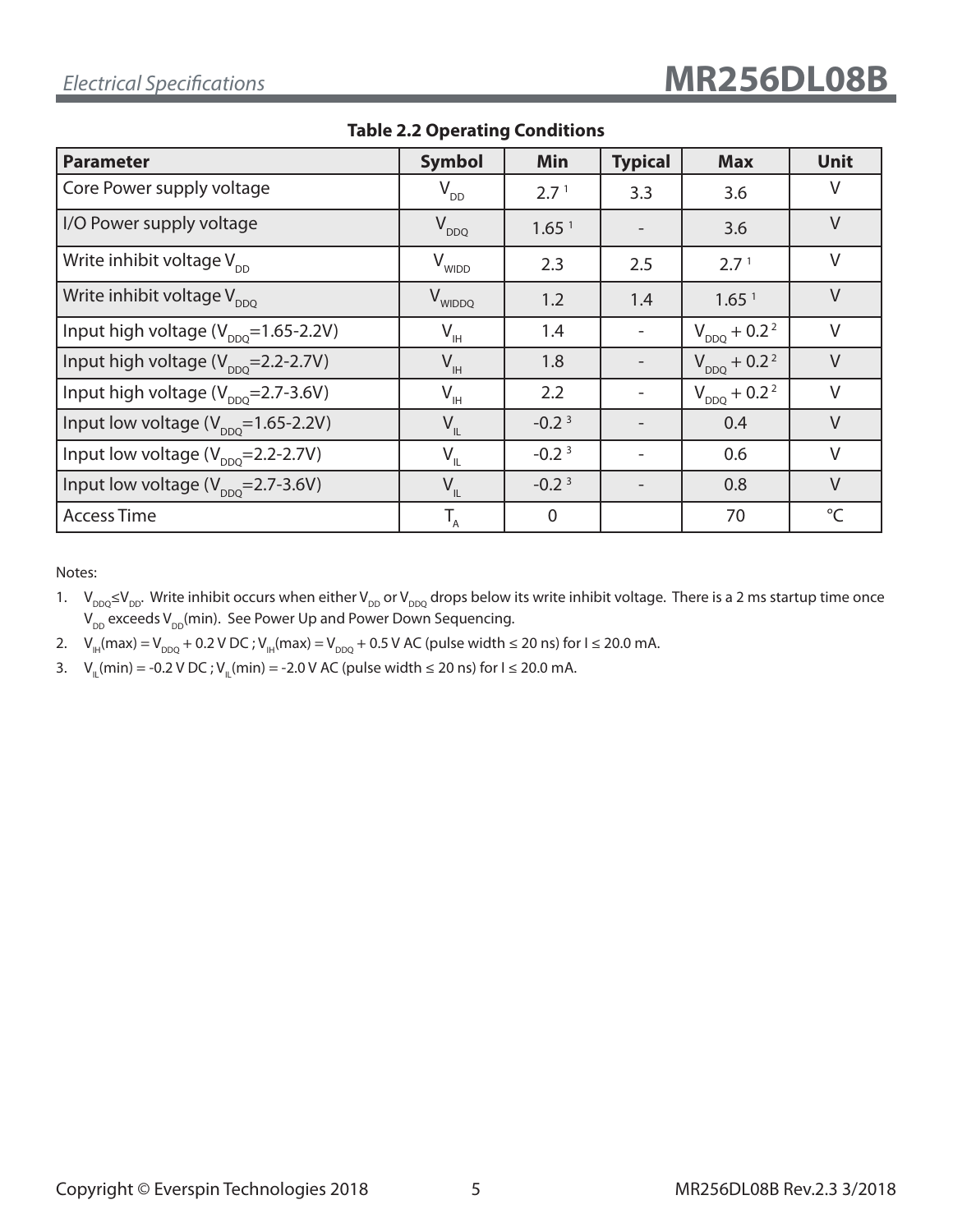#### **Power Up and Power Down Sequencing**

The MRAM is protected from write operations whenever  $V_{DD}$  is less than  $V_{WIDDQ}$  or  $V_{DDQ}$  is less than  $V_{WIDDO}$ . As soon as  $V_{DD}$  exceeds  $V_{DD}(min)$  and  $V_{DDQ}$  exceeds  $V_{DDQ}(min)$ , there is a startup time of 2 ms before read or write operations can start. This time allows memory power supplies to stabilize.

The  $\bar{E}$  and  $\bar{W}$  control signals should track V<sub>DD</sub> on power up to V<sub>DD</sub>- 0.2 V or V<sub>IH</sub> (whichever is lower) and remain high for the startup time. In most systems, this means that these signals should be pulled up with a resistor so that signal remains high if the driving signal is Hi-Z during power up.

Any logic that drives  $\bar{E}$  and  $\bar{W}$  should hold the signals high with a power-on reset signal for longer than the startup time.

During power loss or brownout where either  $V_{DD}$  goes below  $V_{WDDQ}$  are  $V_{DDQQ}$  goes below  $V_{WDDQQ'}$  writes are protected and a startup time must be observed when power returns above  $V_{\text{DD}}(min)$  and / or  $V_{\text{DDQ}}$ .



### **Figure 2.1 Power Up and Power Down Sequencing**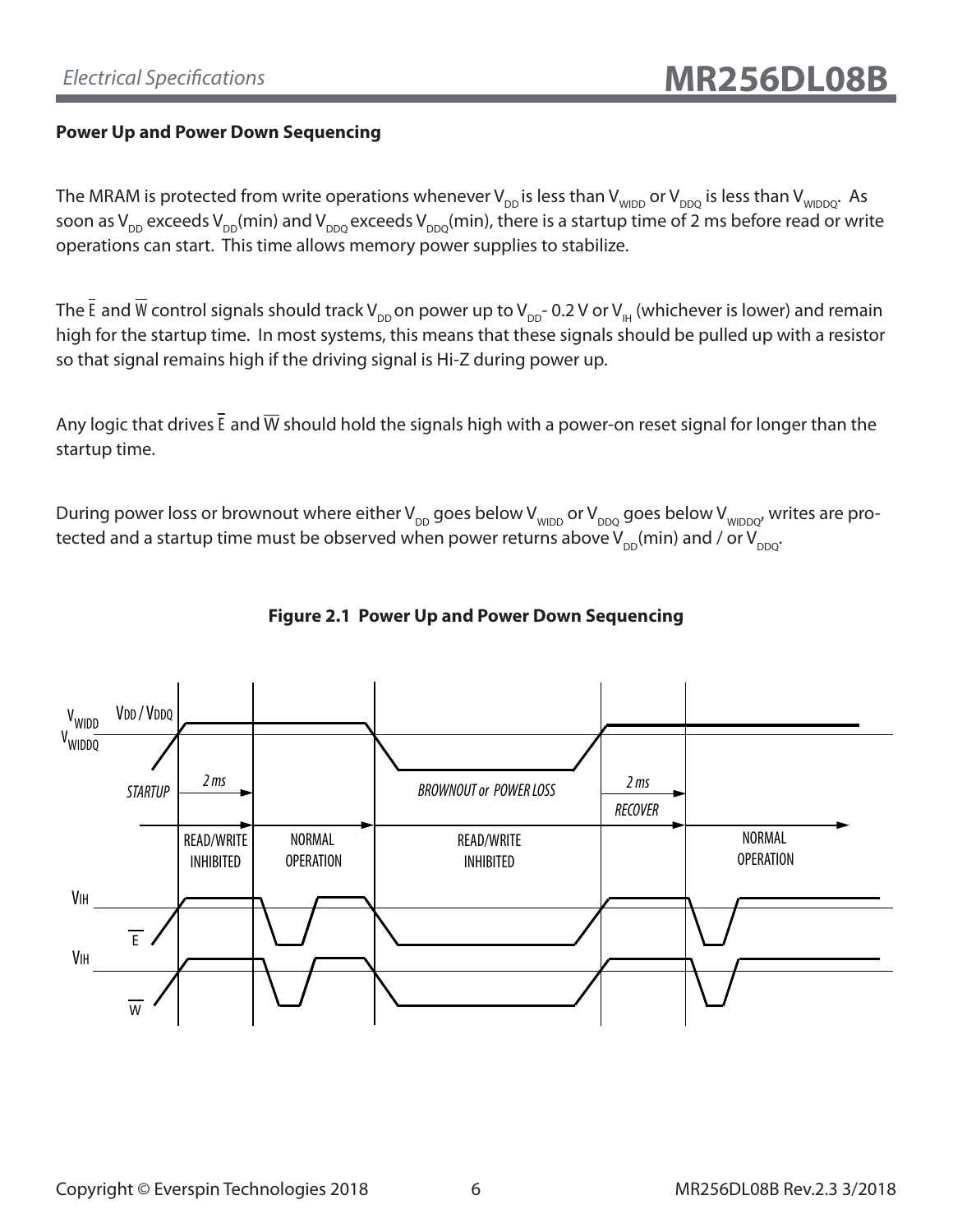| <b>Parameter</b>                                                               | <b>Symbol</b>                          | Min | <b>Typical</b> | <b>Max</b>               | <b>Unit</b> |
|--------------------------------------------------------------------------------|----------------------------------------|-----|----------------|--------------------------|-------------|
| Input leakage current                                                          | $I_{\text{lkg(l)}}$                    |     |                | $\pm 1$                  | μA          |
| Output leakage current                                                         | $\mathsf{I}_{\mathsf{Kg}(\mathsf{O})}$ |     |                | $\pm 1$                  | μA          |
| Output low voltage (V <sub>DDO</sub> =1.65-2.2V@ 0.1mA)                        | $V_{OL}$                               |     |                | 0.2                      | V           |
| Output low voltage $(V_{\text{DDO}}=2.2-2.7V\textcircled{a} 0.1mA)$            | $V_{OL}$                               |     |                | 0.4                      | $\vee$      |
| Output low voltage ( $V_{\text{DDO}}$ =2.7-3.6V@ 2.1 mA)                       | $V_{OL}$                               |     |                | 0.4                      | V           |
| Output high voltage ( $V_{\text{DDO}}$ =1.65-2.2V@ - 0.1 mA)                   | $V_{OH}$                               | 1.4 |                | $\overline{\phantom{0}}$ | $\vee$      |
| Output high voltage $(V_{\text{DDO}}=2.2-2.7V\textcircled{a} -0.1 \text{ mA})$ | $V_{OH}$                               | 2   |                | $\overline{\phantom{0}}$ | V           |
| Output high voltage $(V_{\text{pno}}=2.7-3.6V\textcircled{a} -1.0 \text{ mA})$ | $V_{OH}$                               | 2.4 |                | $\overline{\phantom{0}}$ | V           |

#### **Table 2.3 DC Characteristics**

#### **Table 2.4 Power Supply Characteristics**

| <b>Parameter</b>                                                                                                                                                                                                           | <b>Symbol</b>               | <b>Typical</b> | <b>Max</b> | <b>Unit</b> |
|----------------------------------------------------------------------------------------------------------------------------------------------------------------------------------------------------------------------------|-----------------------------|----------------|------------|-------------|
| AC active supply current - read modes <sup>1</sup><br>$(I_{\text{out}} = 0 \text{ mA}, V_{\text{on}} = \text{max})$                                                                                                        | $\mathsf{I}_{\mathsf{DDR}}$ | 25             | 30         | mA          |
| AC active supply current - write modes <sup>1</sup><br>$(V_{\text{DD}}$ = max)                                                                                                                                             | <b>DDW</b>                  | 55             | 65         | mA          |
| AC active operating current<br>$(V_{DDO} = V_{\mu} = 3.6 V, V_{\mu} = 0 V)$<br>input transitions <2ns, no output load                                                                                                      | $I_{DDQ}$                   | 0.50           | 2          | mA          |
| AC standby current<br>$(V_{\text{DD}}$ = max, $\overline{E} = V_{\text{H}}$<br>no other restrictions on other inputs                                                                                                       | $I_{SB1}$                   | 6              | 8          | mA          |
| <b>CMOS standby current</b><br>$(\overline{E} \ge V_{\text{nn}} - 0.2 V \text{ and } V_{\text{in}} \le V_{\text{ss}} + 0.2 V \text{ or } \ge V_{\text{non}} - 0.2 V)$<br>$(V_{\text{DD}} = \text{max}, f = 0 \text{ MHz})$ | $I_{SB2}$                   | 5              | 7          | mA          |

<sup>1</sup> All active current measurements are measured with one address transition per cycle and at minimum cycle time.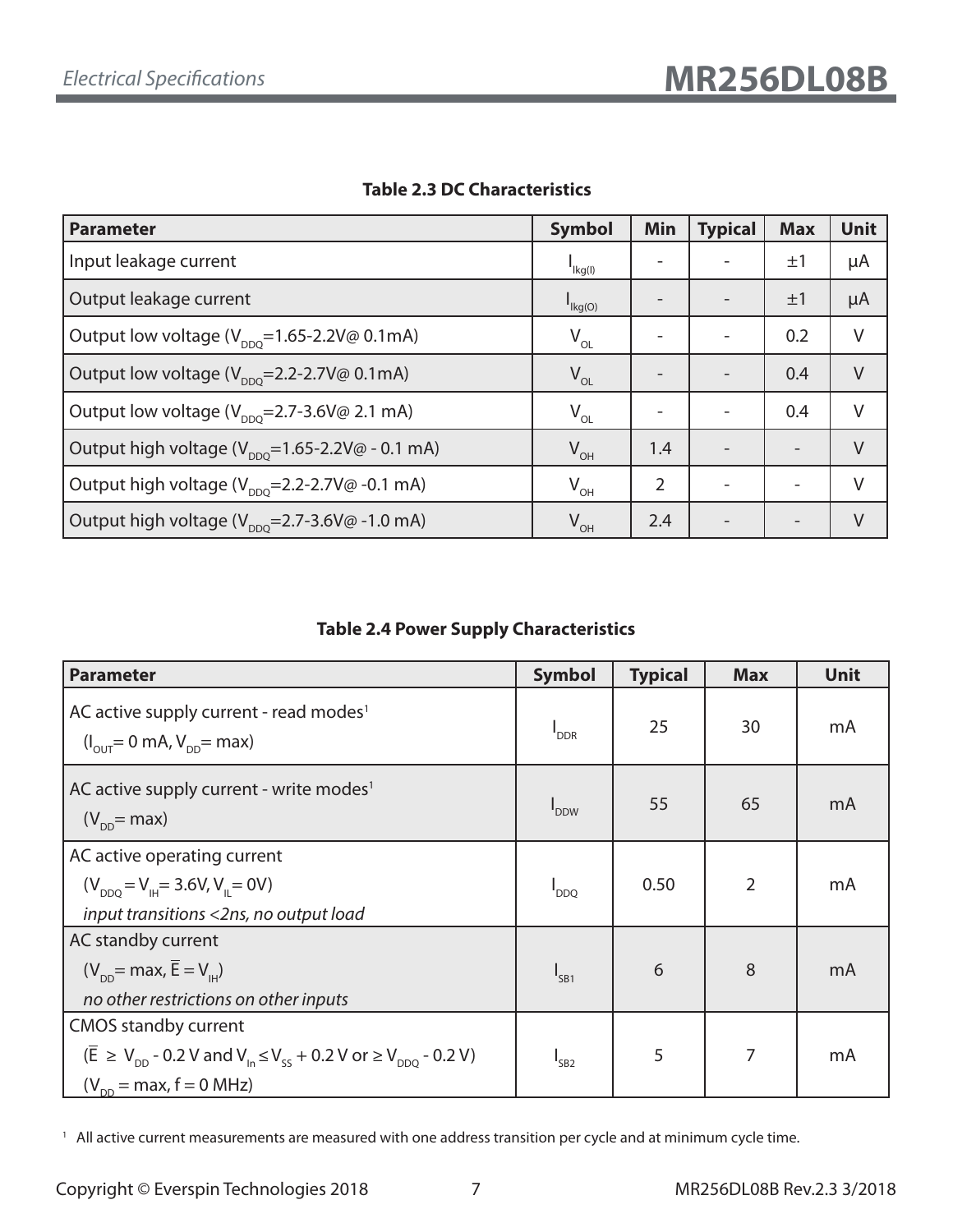# **3. TIMING SPECIFICATIONS**

#### **Table 3.1 Capacitance1**

| I Parameter               | <b>Symbol</b> | <b>Typical</b> | <b>Max</b> | Unit |
|---------------------------|---------------|----------------|------------|------|
| Address input capacitance |               |                |            | pF   |
| Control input capacitance |               |                |            | pF   |
| Input/Output capacitance  | $\sim$ $1/0$  |                |            | рF   |

<sup>1</sup> f = 1.0 MHz, VDDQ=VDDQ(typ),  $T_A$  = 25 °C, periodically sampled rather than 100% tested.

| <b>Parameter</b>                                                             | $V_{DDQ} = 1.8$ | $V_{DDQ} = 2.5$ | $V_{DDQ} = 3.3$ | Unit |
|------------------------------------------------------------------------------|-----------------|-----------------|-----------------|------|
| Logic input timing measurement reference level                               | 0.8             | 0.8             | 0.8             |      |
| Logic output timing measurement reference level                              | 0.8             | 0.8             | 0.8             |      |
| Logic input pulse levels                                                     | 0 or 1.8        | 0 or 2.5        | 0 or 3.3        |      |
| Output load voltage (VL) for low & high impedance<br>parameters (Figure 3.1) | 0.8             | 1.2             | 1.75            |      |
| Output load resistor (R1) for all other timing                               | 13,500          | 16,600          | 1,103           | O    |
| Output load resistor (R2) for all other timing                               | 10,800          | 15,400          | 1,554           |      |

#### **Table 3.2 AC Measurement Conditions**

#### **Figure 3.1 Output Load Test Low and High**



#### **Figure 3.2 Output Load Test All Others**

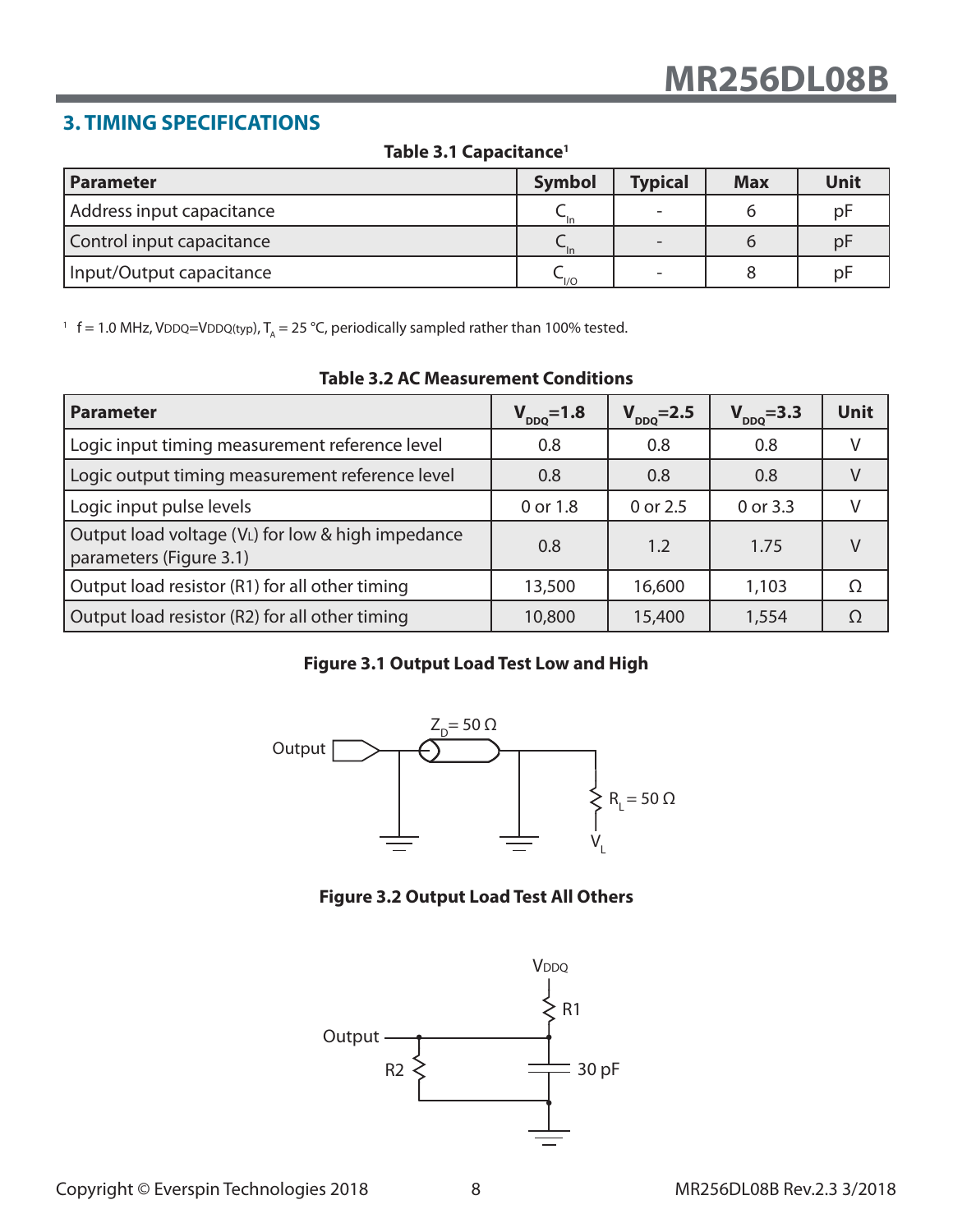#### **Read Mode**

| $1801C$ $313$ $11200C$ $C$ $C1C$ $1111111Q$     |                                                  |             |            |             |  |  |  |  |
|-------------------------------------------------|--------------------------------------------------|-------------|------------|-------------|--|--|--|--|
| <b>Parameter</b>                                | <b>Symbol</b>                                    | Min         | <b>Max</b> | <b>Unit</b> |  |  |  |  |
| Read cycle time                                 | $t_{AVAV}$                                       | 45          |            | ns          |  |  |  |  |
| Address access time                             | $L$ <sub>AVQV</sub>                              |             | 45         | ns          |  |  |  |  |
| Enable access time <sup>2</sup>                 | $t_{ELOV}$                                       |             | 45         | ns          |  |  |  |  |
| Output enable access time                       | $t_{\text{\tiny{GLQV}}}$                         |             | 20         | ns          |  |  |  |  |
| Output hold from address change                 | $L_{AXQX}$                                       | 3           |            | ns          |  |  |  |  |
| Enable low to output active <sup>3</sup>        | $\operatorname{\mathsf{t}}_{\text{\tiny{ELQX}}}$ | 3           |            | ns          |  |  |  |  |
| Output enable low to output active <sup>3</sup> | $\mathsf{t}_{\mathsf{GLQX}}$                     | $\mathbf 0$ |            | ns          |  |  |  |  |
| Enable high to output Hi-Z <sup>3</sup>         | $\tau$ <sub>EHQZ</sub>                           | $\Omega$    | 15         | ns          |  |  |  |  |
| Output enable high to output Hi-Z <sup>3</sup>  | <b>GHQZ</b>                                      | 0           | 15         | ns          |  |  |  |  |

#### **Table 3.3 Read Cycle Timing1**

 $1\;\overline{W}$  is high for read cycle. Power supplies must be properly grounded and decoupled, and bus contention conditions must be minimized or eliminated during read or write cycles.

<sup>2</sup> Addresses valid before or at the same time  $\overline{E}$  goes low.

<sup>3</sup> This parameter is sampled and not 100% tested. Transition is measured ±200 mV from the steady-state voltage.

# A (ADDRESS) Q (DATA OUT)  $t_{AVAV}$  $t_{A}^{\phantom{\dag}}$ tavqv Previous Data Valid  $\mathcal{X} \times \mathcal{Y} \times \mathcal{Y} \times \mathcal{Y} \times \mathcal{Y} \times \mathcal{Y} \times \mathcal{Y} \times \mathcal{Y}$  Data Valid

#### **Figure 3.3A Read Cycle 1**

NOTE: Device is continuously selected ( $\overline{\mathsf{E}} \leq \mathsf{V}_{\shortparallel}$ ,  $\overline{\mathsf{G}} \leq \mathsf{V}_{\shortparallel}$ )

### **Figure 3.3B Read Cycle 2**

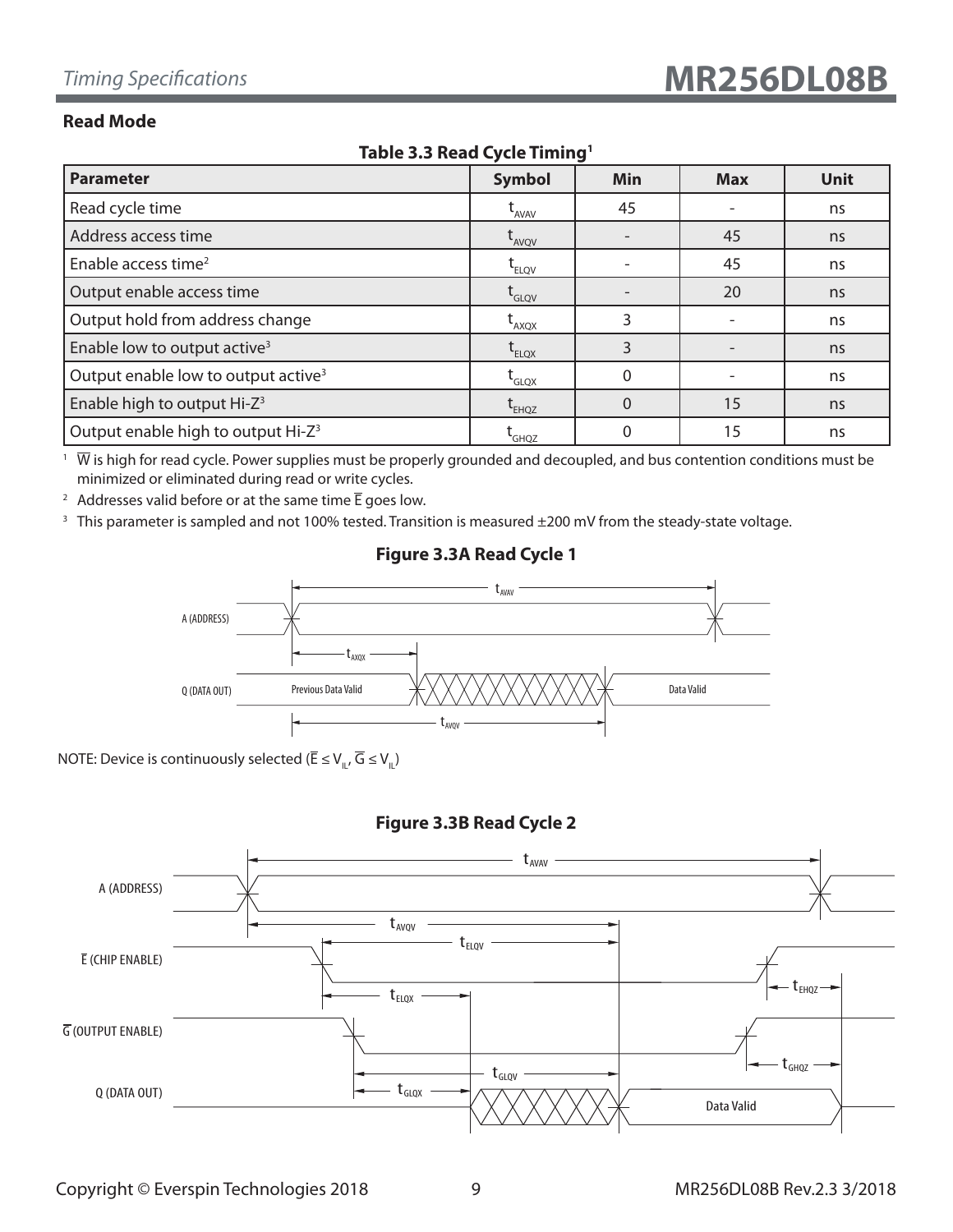| <u>1991 - See Mille Cycle Hilling I (M. Collection</u> |                                                                                                |              |            |             |  |  |  |
|--------------------------------------------------------|------------------------------------------------------------------------------------------------|--------------|------------|-------------|--|--|--|
| <b>Parameter</b>                                       | <b>Symbol</b>                                                                                  | Min          | <b>Max</b> | <b>Unit</b> |  |  |  |
| Write cycle time <sup>2</sup>                          | $t_{AVAV}$                                                                                     | 45           |            | ns          |  |  |  |
| Address set-up time                                    | $t_{AVWL}$                                                                                     | $\Omega$     |            | ns          |  |  |  |
| Address valid to end of write $(G$ high)               | L <sub>AVWH</sub>                                                                              | 25           |            | ns          |  |  |  |
| Address valid to end of write $(\overline{G}$ low)     | $t_{AVWH}$                                                                                     | 25           |            | ns          |  |  |  |
| Write pulse width $(\overline{G}$ high)                | $t_{\text{WLWH}}$<br>$\mathsf{t}_{\mathsf{WLEH}}$                                              | 20           |            | ns          |  |  |  |
| Write pulse width $(\overline{G}$ low)                 | $\operatorname{\mathsf{t}}_{\operatorname{\mathsf{WLWH}}}$<br>$\operatorname{t}_{\text{WLEH}}$ | 20           |            | ns          |  |  |  |
| Data valid to end of write                             | $\mathfrak{r}_{_{\rm{DVWH}}}$                                                                  | 15           |            | ns          |  |  |  |
| Data hold time                                         | $t_{\text{whDX}}$                                                                              | $\Omega$     |            | ns          |  |  |  |
| Write low to data Hi-Z <sup>3</sup>                    | $t_{\text{WLQZ}}$                                                                              | $\mathbf{0}$ | 15         | ns          |  |  |  |
| Write high to output active <sup>3</sup>               | $t_{\text{WHQX}}$                                                                              | 3            |            | ns          |  |  |  |
| Write recovery time                                    | <b>L</b> WHAX                                                                                  | 12           |            | ns          |  |  |  |

**Table 3.4 Write Cycle Timing 1 (W Controlled)1**

<sup>1</sup> All writes occur during the overlap of  $\bar{E}$  low and  $\overline{W}$  low. Power supplies must be properly grounded and decoupled and bus contention conditions must be minimized or eliminated during read and write cycles. If  $\overline{G}$  goes low at the same time or after  $\overline{W}$  goes low, the output will remain in a high impedance state. After  $\overline{W}$  or  $\overline{E}$  has been brought high, the signal must remain in steady-state high for a minimum of 2 ns. The minimum time between  $\bar{E}$  being asserted low in one cycle to  $\bar{E}$  being asserted low in a subsequent cycle is the same as the minimum cycle time allowed for the device.

 $2$  All write cycle timings are referenced from the last valid address to the first transition address.

<sup>3</sup> This parameter is sampled and not 100% tested. Transition is measured ±200 mV from the steady-state voltage. At any given voltage or temperature,  $t_{WLOZ}(max) < t_{WHOX}(min)$ 

#### **Figure 3.4 Write Cycle Timing 1 (W Controlled)**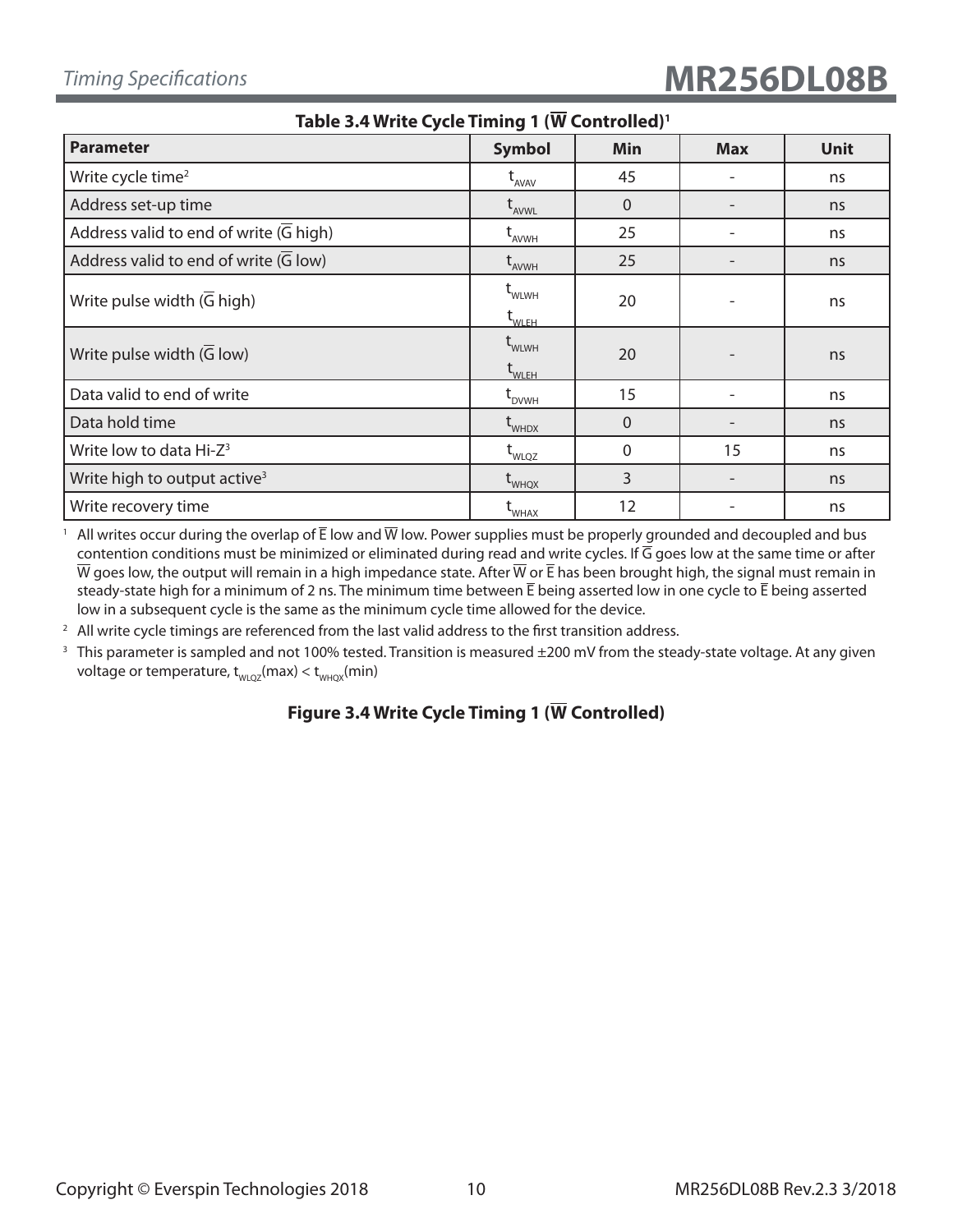| (400)                                                      |                                                                                                      |                |            |             |  |  |
|------------------------------------------------------------|------------------------------------------------------------------------------------------------------|----------------|------------|-------------|--|--|
| <b>Parameter</b>                                           | <b>Symbol</b>                                                                                        | Min            | <b>Max</b> | <b>Unit</b> |  |  |
| Write cycle time <sup>2</sup>                              | $t_{AVAV}$                                                                                           | 45             |            | ns          |  |  |
| Address set-up time                                        | $t_{AVEL}$                                                                                           | $\overline{0}$ |            | ns          |  |  |
| Address valid to end of write $(\overline{G}$ high)        | $t_{AVEH}$                                                                                           | 25             |            | ns          |  |  |
| Address valid to end of write $(\overline{G} \text{ low})$ | $t_{AVEH}$                                                                                           | 25             |            | ns          |  |  |
| Enable to end of write $(\overline{G}$ high)               | $\mathfrak{t}_{\scriptscriptstyle\mathrm{ELEH}}$<br>$\operatorname{t}_{\scriptscriptstyle \rm ELWH}$ | 20             |            | ns          |  |  |
| Enable to end of write $(\overline{G} \text{ low})^3$      | $t_{ELEH}$<br>$\operatorname{\mathsf{t}}_{\scriptscriptstyle\mathsf{ELWH}}$                          | 20             |            | ns          |  |  |
| Data valid to end of write                                 | $\operatorname{t}_{\text{\tiny{DVEH}}}$                                                              | 15             |            | ns          |  |  |
| Data hold time                                             | $t_{EHDX}$                                                                                           | $\overline{0}$ |            | ns          |  |  |
| Write recovery time                                        | $\mathsf{t}_{\mathsf{E}\textsf{H}\textsf{A}\textsf{X}}$                                              | 12             |            | ns          |  |  |

**Table 3.5 Write Cycle Timing 2 (E Controlled)1**

<sup>1</sup> All writes occur during the overlap of  $\overline{E}$  low and  $\overline{W}$  low. Power supplies must be properly grounded and decoupled and bus contention conditions must be minimized or eliminated during read and write cycles. If  $\overline{G}$  goes low at the same time or after  $\overline{W}$  goes low, the output will remain in a high impedance state. After  $\overline{W}$  or  $\overline{E}$  has been brought high, the signal must remain in steady-state high for a minimum of 2 ns. The minimum time between  $\bar{E}$  being asserted low in one cycle to  $\bar{E}$  being asserted low in a subsequent cycle is the same as the minimum cycle time allowed for the device.

 $2$  All write cycle timings are referenced from the last valid address to the first transition address.

<sup>3</sup> If  $\bar{E}$  goes low at the same time or after  $\bar{W}$  goes low, the output will remain in a high-impedance state. If  $\bar{E}$  goes high at the same time or before  $\overline{W}$  goes high, the output will remain in a high-impedance state.



### **Figure 3.5 Write Cycle Timing 2 (E Controlled)**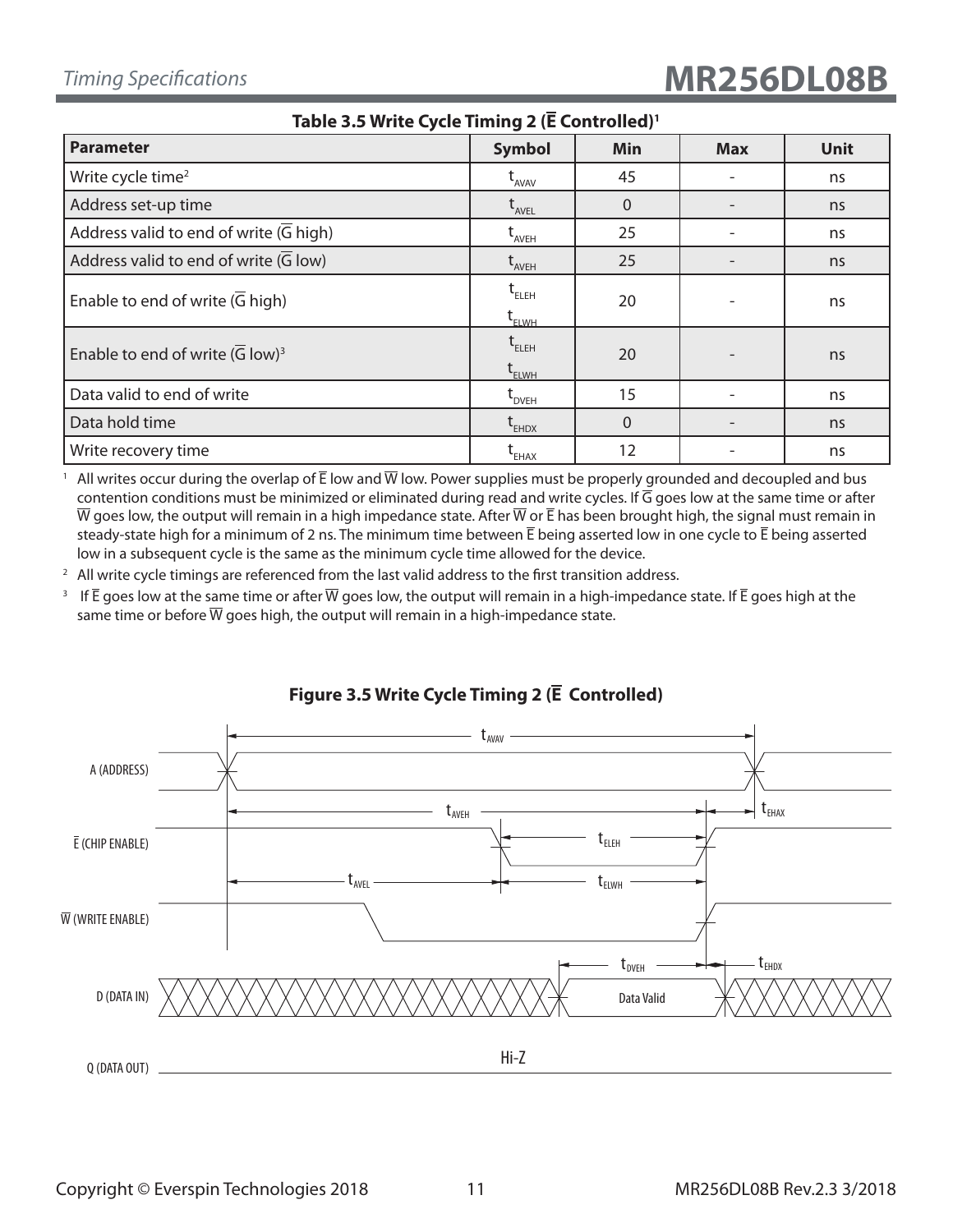# *Timing Specifications* **MR256DL08B**

| Table 3.6 Write Cycle Timing 3 (Shortened $t_{\text{whax}}$ , W and E Controlled) <sup>1</sup> |                                                       |                |            |             |  |  |
|------------------------------------------------------------------------------------------------|-------------------------------------------------------|----------------|------------|-------------|--|--|
| <b>Parameter</b>                                                                               | <b>Symbol</b>                                         | Min            | <b>Max</b> | <b>Unit</b> |  |  |
| Write cycle time <sup>2</sup>                                                                  | $t_{AVAV}$                                            | 45             |            | ns          |  |  |
| Address set-up time                                                                            | $t_{AVWL}$                                            | $\overline{0}$ |            | ns          |  |  |
| Address valid to end of write (G high)                                                         | $t_{AVWH}$                                            | 25             |            | ns          |  |  |
| Address valid to end of write (G low)                                                          | $t_{AVWH}$                                            | 25             |            | ns          |  |  |
| Write pulse width                                                                              | $t_{\text{WLWH}}$<br>$\operatorname{t}_{\text{WLEH}}$ | 20             |            | ns          |  |  |
| Data valid to end of write                                                                     | t <sub>dvwh</sub>                                     | 15             |            | ns          |  |  |
| Data hold time                                                                                 | $t_{\text{whDX}}$                                     | $\Omega$       |            | ns          |  |  |
| Enable recovery time                                                                           | $t_{EHAX}$                                            | $-2$           |            | ns          |  |  |
| Write recovery time <sup>3</sup>                                                               | $t_{\text{WHAX}}$                                     | 6              |            | ns          |  |  |
| Write to enable recovery time <sup>3</sup>                                                     | WHEL                                                  | 12             |            | ns          |  |  |

<sup>1</sup> All writes occur during the overlap of  $\bar{E}$  low and  $\bar{W}$  low. Power supplies must be properly grounded and decoupled and bus contention conditions must be minimized or eliminated during read and write cycles. If G goes low at the same time or after  $\overline{W}$  goes low, the output will remain in a high impedance state. After  $\overline{W}$  or  $\overline{E}$  has been brought high, the signal must remain in steady-state high for a minimum of 2 ns. The minimum time between  $\bar{E}$  being asserted low in one cycle to  $\bar{E}$  being asserted low in a subsequent cycle is the same as the minimum cycle time allowed for the device.

 $2$  All write cycle timings are referenced from the last valid address to the first transition address.

<sup>3</sup> If  $\bar{E}$  goes low at the same time or after  $\bar{W}$  goes low, the output will remain in a high-impedance state. If  $\bar{E}$  goes high at the same time or before  $\overline{W}$  goes high, the output will remain in a high-impedance state.



### Table 3.6 Write Cycle Timing 3 (Shortened  $t_{w\text{max}}$ ,  $\overline{W}$  and  $\overline{E}$  Controlled)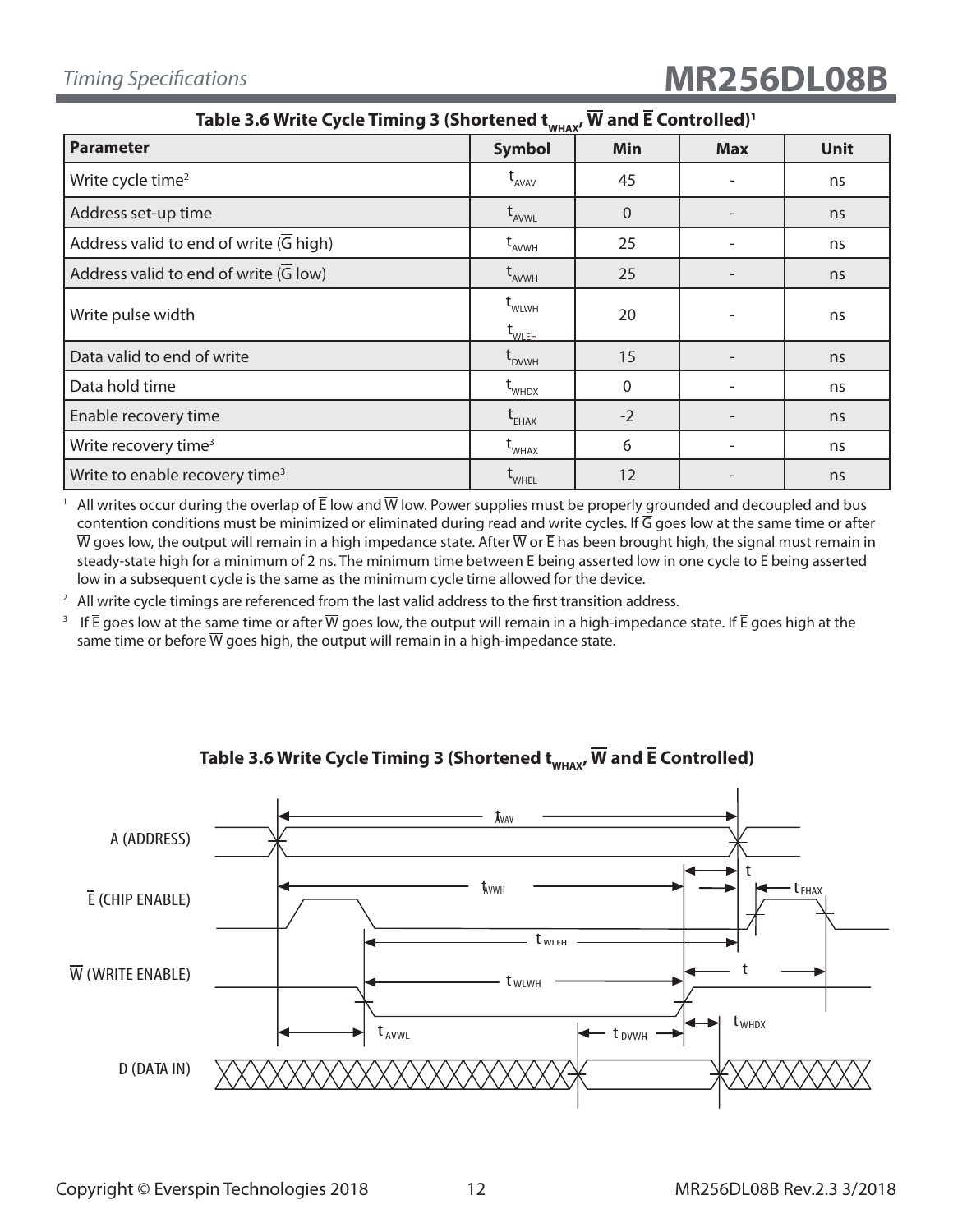# **4. ORDERING INFORMATION**

| <b>MR</b> | 256 | <b>DL</b> | 08 | $\mathbf B$ | <b>MA</b> | 45 | $\mathsf{R}$ |                          |                                      |
|-----------|-----|-----------|----|-------------|-----------|----|--------------|--------------------------|--------------------------------------|
|           |     |           |    |             |           |    |              | Carrier                  | (Blank=Tray, R=Tape & Reel)          |
|           |     |           |    |             |           |    |              | Speed                    | $(45 = 45 \text{ ns})$               |
|           |     |           |    |             |           |    |              | Package                  | $(MA = FBGA)$                        |
|           |     |           |    |             |           |    |              | <b>Temperature Range</b> | (Blank = 0 to $+70$ °C)              |
|           |     |           |    |             |           |    |              | Revision                 | $(B = \text{Revision})$              |
|           |     |           |    |             |           |    |              | Data Width               | $(08 = 8 - Bit)$                     |
|           |     |           |    |             |           |    |              | <b>Type</b>              | (DL = Dual Supply, low voltage)      |
|           |     |           |    |             |           |    |              | <b>Density</b>           | $(256 = 256Kb)$                      |
|           |     |           |    |             |           |    |              | Part Type                | $(MR = Magnetic resistance)$<br>RAM) |

# **Figure 4.1 Part Numbering System**

#### **Table 4.1 Available Parts**

| <b>Part Number</b> | <b>Description</b>                           | <b>Temperature</b> |
|--------------------|----------------------------------------------|--------------------|
| MR256DL08BMA45     | Dual Supply 32kx8 MRAM 48-BGA                | Commercial         |
| MR256DL08BMA45R    | Dual Supply 32kx8 MRAM 48-BGA<br>Tape & Reel | Commercial         |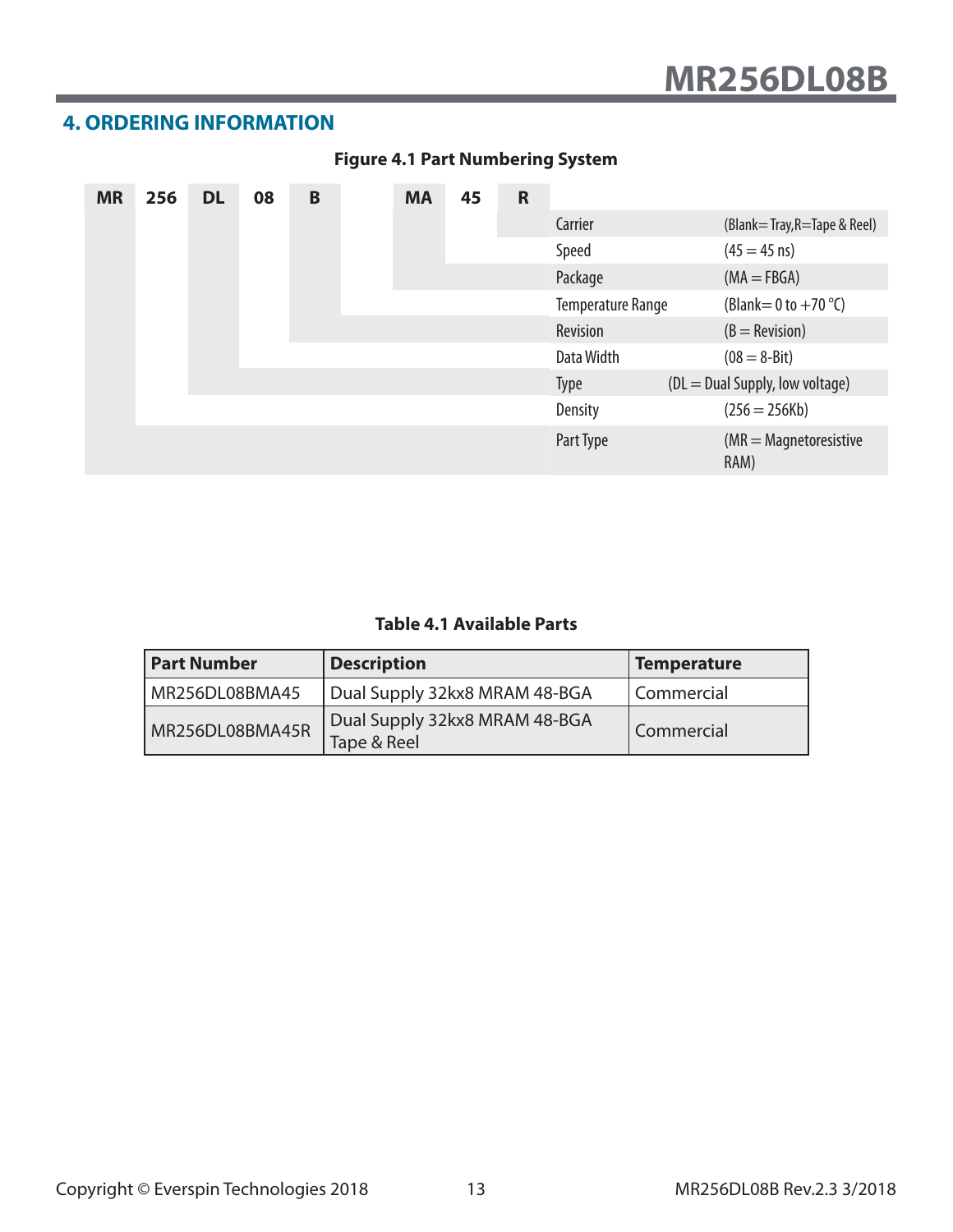

**Figure 5.1 FBGA**

 $\sqrt{3}$ . Maximum solder ball diameter measured parallel to DATUM A

 $\angle 4\angle$  DATUM A, the seating plane is determined by the spherical crowns of the solder balls.

 $\sqrt{2}$ . Parallelism measurement shall exclude any effect of mark on top surface of package.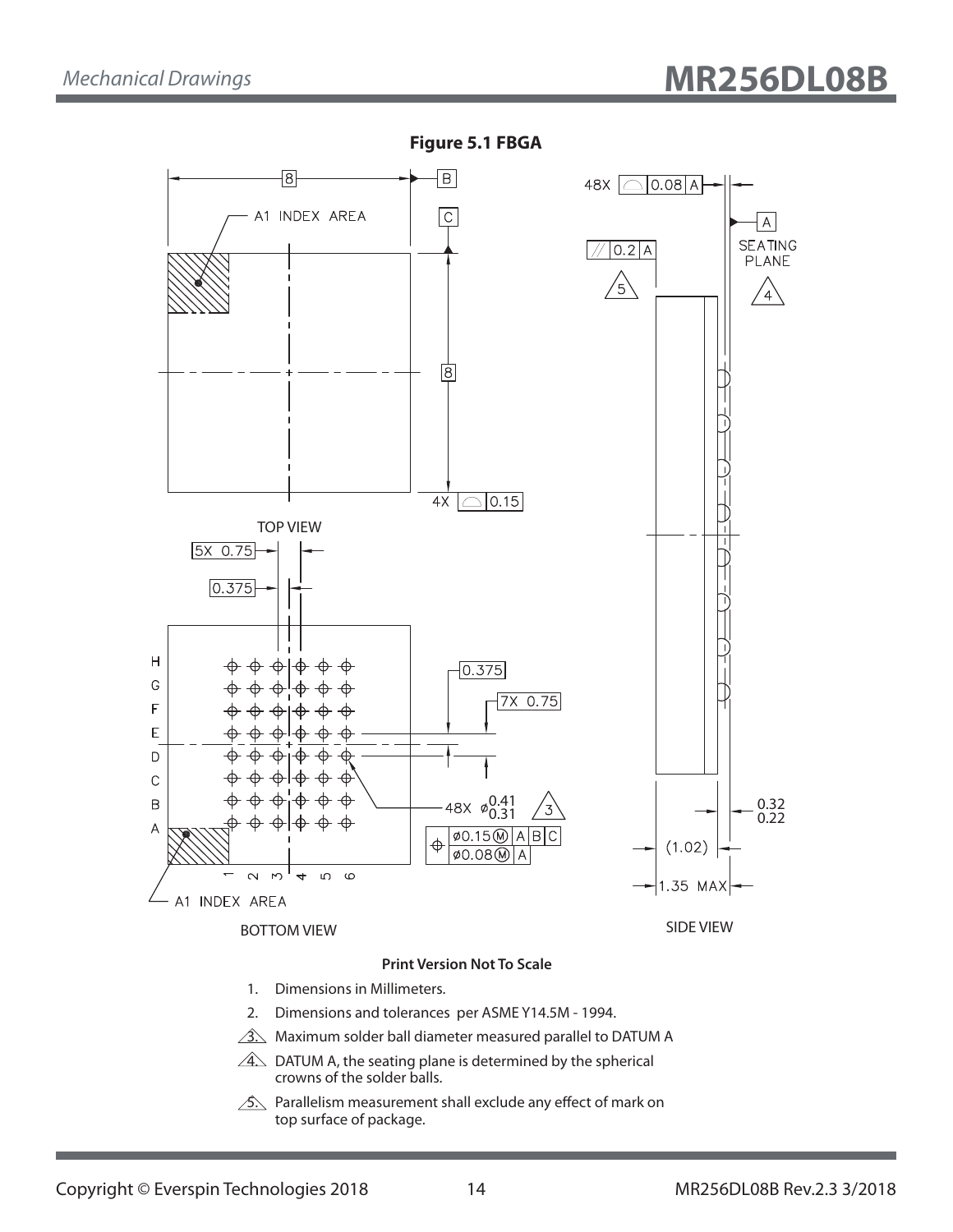| <b>Revision</b> | <b>Date</b>   | <b>Description of Change</b>                   |
|-----------------|---------------|------------------------------------------------|
|                 | Nov 17, 2013  | Initial Data Sheet Release                     |
| 2               | Dec. 19, 2013 | Remove Preliminary status                      |
| 2.1             | May 19, 2015  | Revised Everspin contact information.          |
| 2.2             | June 6, 2015  | Corrected Japan Sales Office telephone number. |
| 2.3             |               | March 23, 2018   Updated the Contact Us table  |

# **6. REVISION HISTORY**